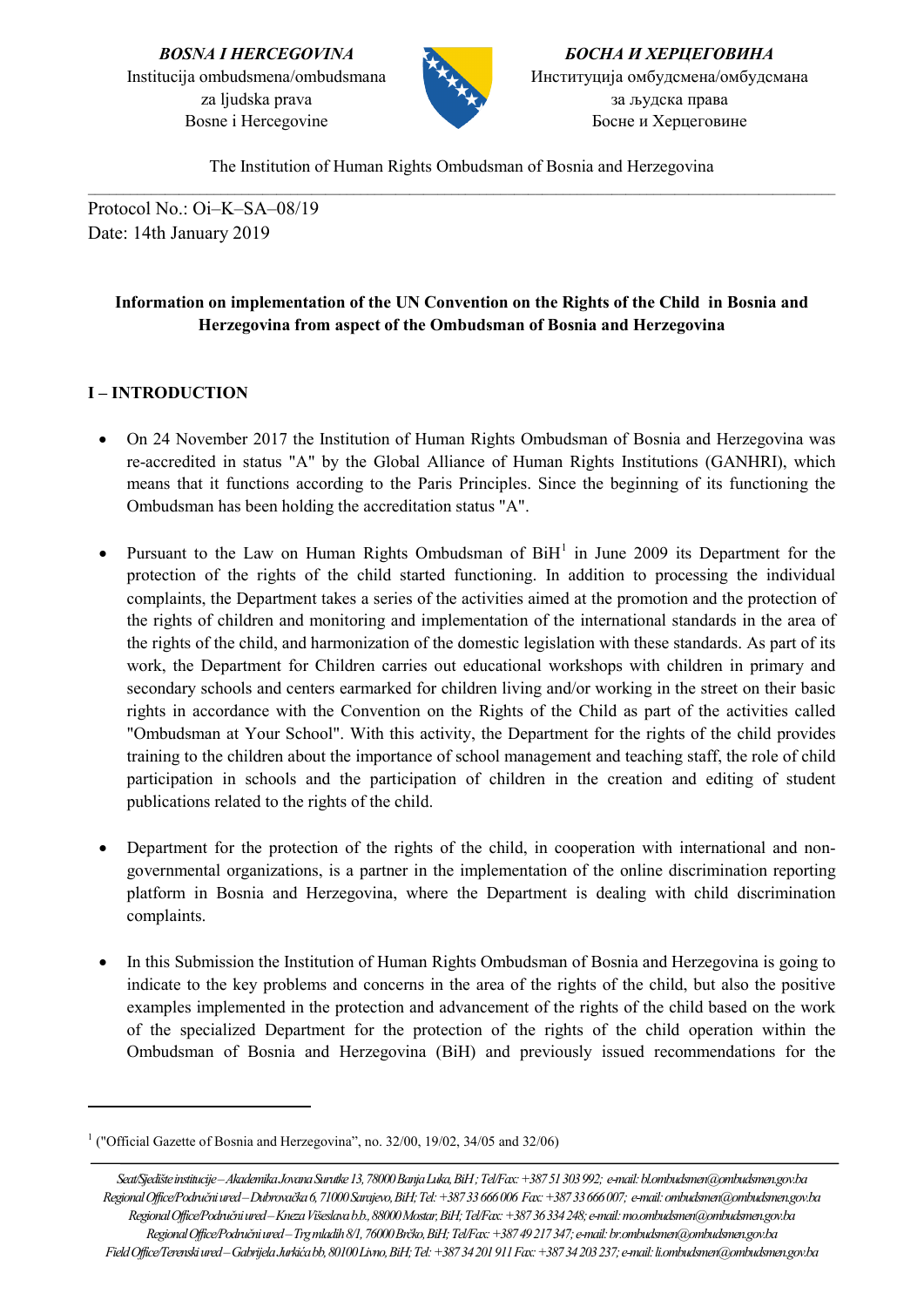improvement of the implementation of the Convention on the Rights of the Child in Bosnia and Herzegovina.

## **II – GENERAL OBSERVATIONS**

- Based on the data collected while processing complaints lodged by the citizens and the cases opened ex officio, Ombudspersons have established that in respect of harmonization of the domestic legislation with the UN Convention on the Rights of the Child, compared to the previous reporting period<sup>[2](#page-1-0)</sup>, a lot of progress was made, that is, legislation governing some areas in child rights protection was adopted. However, a general opinion of the Ombudsman is that the rights of the child are not a priority to the relevant authorities in Bosnia and Herzegovina and the difficult material situation in Bosnia and Herzegovina is particularly grave for the children (directly and indirectly), in particular taking into consideration the globalization trends, family crisis and changes in value system.
- In the opinion of the Ombudsman, the competent authorities should continue to work on harmonization of the legislation with the Convention, which is a lengthy and complex process, with exceptions to the rule being necessary, but what needs to be insisted on is that the way these exceptions are defined, applied and monitored must be precisely and clearly defined by the legislation.

# **III – POSITIVE ASPECTS**

- In 2015 the Action Plan for Children  $2015-2018<sup>3</sup>$  $2015-2018<sup>3</sup>$  $2015-2018<sup>3</sup>$  was adopted, which emphasizes the specific goals, such as the improvement of the legal framework in Bosnia and Herzegovina policies, strategies, coordination and reporting with a view to better implementation of the general measures under the Convention on the Rights of the Child; improvement of the environment for the implementation of the general principles of the Child Rights Convention regarding non-discrimination, best interest of the child and respect for the child's opinion; ensuring the conditions for the full application of civil rights and freedoms of children and the establishment of specific mechanisms for the protection of rights and freedoms; the promotion of child protection mechanisms and the strengthening of awareness for the prevention and suppression of violence against children; strengthening the capacity of families and the overall social environment for social and health care, as well as education, to implement the rights of children deprived of their family environment; providing a mechanism for the implementation of the protection of children with disabilities and the overall protection of children and their living standards, system of education and training to enable fair and accessible development of the child/the student's potentials through high quality, specifically tailored and comprehensive services, provision of protection mechanisms for vulnerable groups with special care dedicated to children refugees, migrants, street children, children in conflict with the law and other children.
- In 2018 the Guidelines for the Establishment of the Best Interest of the Child were prepared, with support of the UNICEF in Bosnia and Herzegovina, together with the Ministry of Human Rights and Refugees of BIH and non-governmental sector and with participation of the Human Rights Ombudsman of Bosnia and Herzegovina. Through its participation in the preparation of the mentioned Guidelines and through its daily work on processing the complaints lodged by the citizens, the Ombudsman tries to indicate to the authorities to the need to establish the best interest of the child

<span id="page-1-0"></span><sup>&</sup>lt;sup>2</sup> Alternative report of the Human Rights Ombudsman of Bosnia and Herzegovina on implementation of the UN Convention on the Rights of the Child for period from 01 June 2009 till the end of 2011

<span id="page-1-1"></span> $3$  Action plan for children 2015-2018 adopted at 9<sup>th</sup> session of the BiH Council of Ministers held on 02 June 2015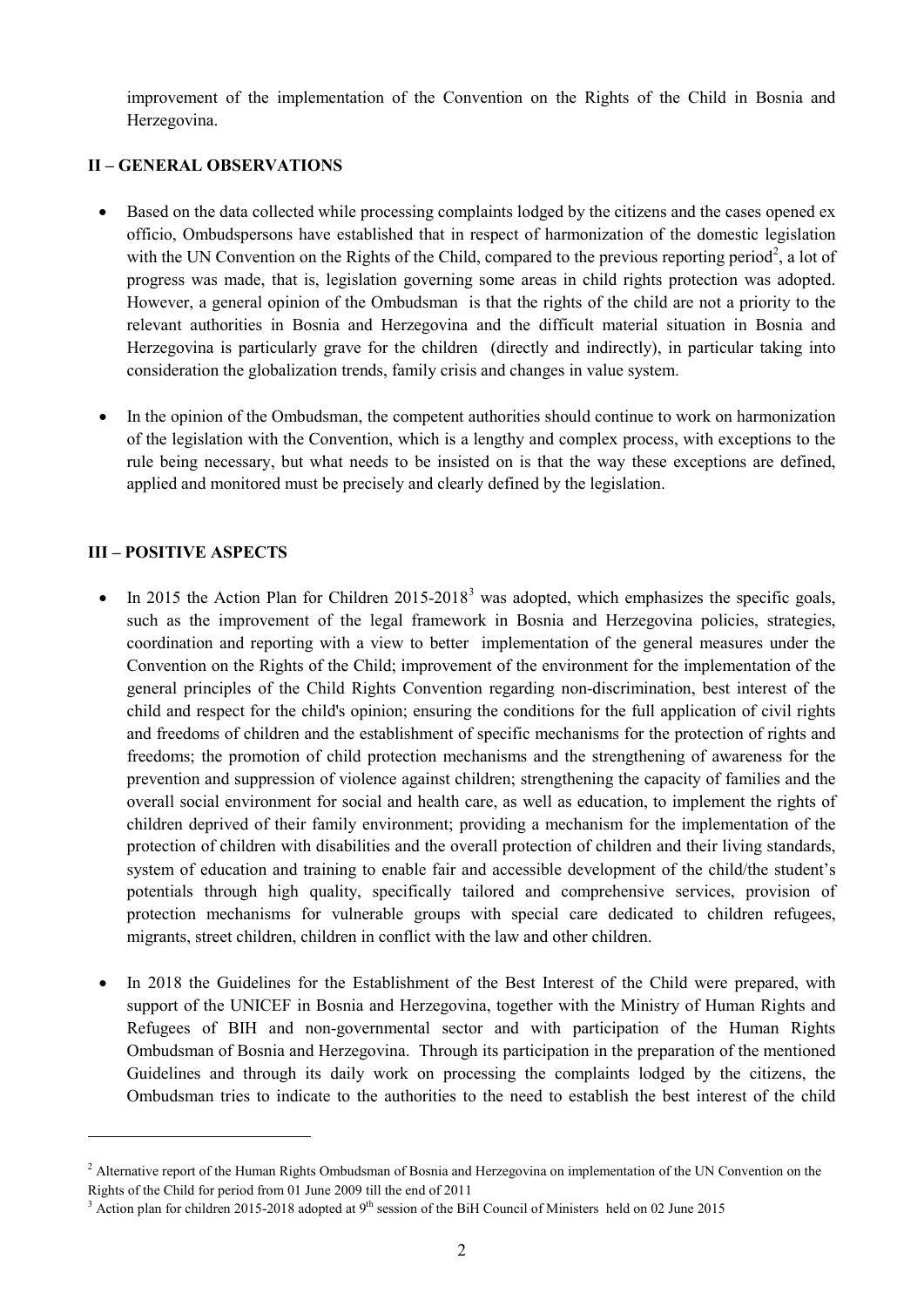issuing the guidelines for the implementation of so established interest. These Guidelines are an important instrument for the Ombudsman in its work aimed at harmonization of the work of the relevant authorities in accordance with the principle of the child's best interest.

- The preparation of the above mentioned Guidelines constitutes a continuation of the Ombudsman's engagement on the strict and consistent implementation of the Convention on the Rights of the Child, given that the Ombudsman prepared its Analysis of harmonization of the legislation of Bosnia and Herzegovina and UN Convention on the Rights of the Child back in 2009 with the main objective of showing disparity between the BiH legislation in all the areas related to children rights and to ensuring the implementation of international standards set out in UN Convention on the Rights of the Child through the implementation of recommendations of the UN Committee on the Rights of the Child.
- Ombudspersons commend the establishment of the public fund for the children's protection the Republika Srpska and the Brčko District of BiH, so that all children whose families are meeting the conditions can receive the children's allowance in an effort to harmonize the amounts of all monetary benefits and allowances earmarked for children.
- In the Federation of Bosnia and Herzegovina, the Republika Srpska and the Brčko District of BiH, the legislation related to the protection and treatment of children subject to criminal proceedings has been adopted<sup>[4](#page-2-0)</sup>, which brought a significant improvement in the status of children in these proceedings. Along with legislation, necessary by-laws are also adopted followed by the continuous specialized training of all participants in proceedings involving children and minors.
- Ombudspersons find it important to emphasize that In order to ensure implementation of recommendations issued to Bosnia and Herzegovina by the UN Committee on the Rights of the Child related to the ban on physical punishment of children, in addition to already taken measures that involve the definition of prohibition of all forms of physical or mental violence, **the Family Law of Republika Srpska prohibits the corporal punishment of children**.
- In order to improve the protection of the rights of the children on the move, given the trend of a constant increase in number of migrants on the territory of Bosnia and Herzegovina, including the minors not accompanied by their parents, in 2018 Ombudspersons have prepared their Special report in the area of migrations in Bosnia and Herzegovina, where particular attention was paid to the rights of the child. In this report Ombudspersons presented their observations, findings and evaluation of the conditions for stay of the children on the move, the role of governmental and non-governmental sector, as well as the international organizations in the protection of the rights of these children, and based on the above issued their recommendations.
- Both Entities have adopted laws that have tightened conditions for the employment of minors and limited working hours, which should not be longer than 35 hours a week, while overtime and night work for minors are prohibited.<sup>[5](#page-2-1)</sup>
- In the general policy of the Brčko District of Bosnia and Herzegovina for the period 2016-2020 one of the main goals is taking all necessary activities during the planning and preparation of the district budget for the purpose of achieving the educational standards for all schools.

<span id="page-2-0"></span><sup>&</sup>lt;sup>4</sup> "Official Gazette of the Federation of BiH", no. 7/14, " Official Gazette of the Republika Srpska", no. 13/10, 61/13, "Official Gazette of Bosnia and Herzegovina", no. 44/11 br. 44/11

<span id="page-2-1"></span> $<sup>5</sup>$  Labor Law of the Federation of Bosnia and Herzegovina ("Official Gazette of the Federation of Bosnia and Herzegovina", no.</sup> 26/16), Labor Law of Republika Srpska, ("Official Gazette of Republika Srpska" no. 1/16)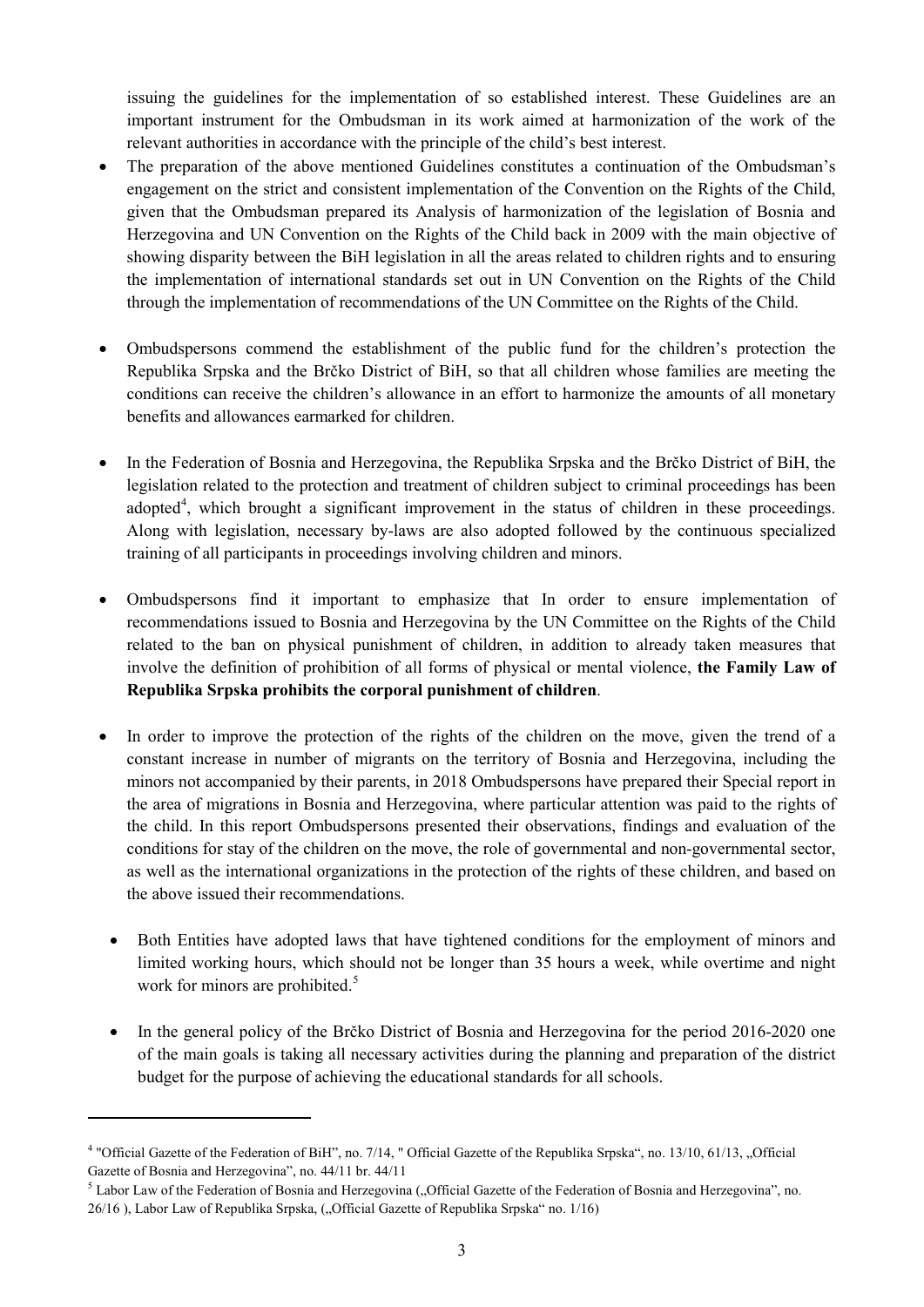- In 2012, in co-operation with the *Save the Children* the Ombudsman conducted a survey related to the health care of the children in Bosnia and Herzegovina putting the emphasis to equal access to health care for every child.
- Although the most frequent form of care of parentless children in Bosnia and Herzegovina is still their accommodation into the specialized institutions, Ombudspersons commend the adoption of the Law on Foster Care in the Federation of Bosnia and Herzegovina<sup>[6](#page-3-0)</sup>.
- Despite the fact that a national preventive mechanism in accordance with the provisions of the Optional Protocol to the UN Convention against the Torture (*OPCAT)* has not been established yet, through the work of its Department for the protection of the rights of persons deprived from liberty and Department for the protection of the rights of the child Ombudspersons monitor the situation in the institutions accommodating the children with restricted freedom of movement. The Ombudsman's staff practice regular visits to these institutions and as a result issue appropriate recommendations to the relevant authorities intended to the improvement of the situation of such children in order to prevent torture and other cruel and inhuman treatment and punishment in line with the relevant norms of the United Nations.
- In co-operation with UNICEF in Bosnia and Herzegovina during the 2016 Ombudspersons have visited all the institutions in which the minors in conflict with law serve their institutional sanctions on the territory of the Federation of Bosnia and Herzegovina and the Republika Srpska. After these visits a document titled *,"Analysis of situation in the institutions accommodating the minors in conflict with law in Bosnia and Herzegovina*". Co-operation of UNICEF and the Ombudsman continued in 2018 resulting in a *Report on implementation of recommendations issued in a document titled "Analysis of situation in the institutions accommodating the minors in conflict with law in Bosnia and Herzegovina" along with the assessment of the current situation.* Ombudspersons are satisfied with their co-operation with the institutions and emphasize that some progress has been achieved in the period of two years and the Ombudsman's recommendations were partially implemented. In 2016, the Ministry of Human Rights and Refugees of Bosnia and Herzegovina issued Guidelines for data collection in the field of juvenile delinquency in Bosnia and Herzegovina with the purpose of timely gathering data from relevant institutions in Bosnia and Herzegovina and NGOs in the monitoring and implementation of international conventions and other human rights documents.
- Based on the complaints processed by Department for the protection of the rights of the child it can be established that the highest number of complaints concerns the protection of the rights and interests of the child in administrative and judicial proceedings. Discharging their mandate Ombudspersons address the courts and require urgent action in civil matters when deciding, among other things, on the rights of the child, recommending that it is in the best interest of the child and referring to the UN Convention on the Rights of the Child. Generally speaking, it can be concluded that the courts generally respect the opinions and recommendations of the Ombudsman and give the priority to the cases indicated to by the Ombudsman.
- At the end of 2017 in the Republika Srpska a Solidarity Fund for diagnostics and treatment of diseases, conditions and injuries of children abroad was founded with the objective to collect necessary funds, in accordance with the Law on Solidarity Fund for diagnostics and treatment of diseases, conditions and

 $\overline{\phantom{a}}$ 

<span id="page-3-0"></span><sup>&</sup>lt;sup>6</sup>"Official Gazette of the Federation of BiH", no. 19/17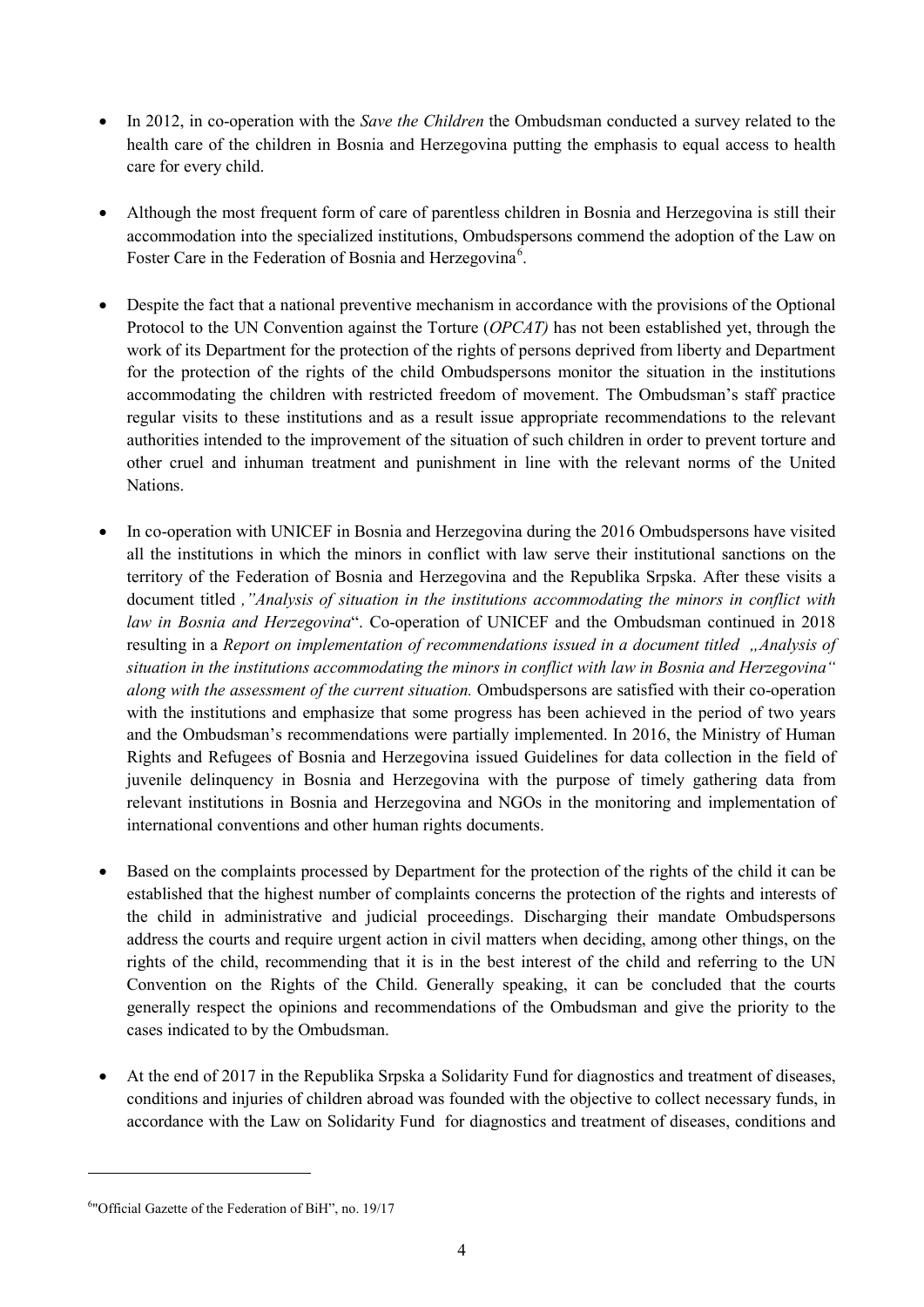injuries of children abroad<sup>[7](#page-4-0)</sup>, to enable children whose conditions cannot be remedied in the medical facilities in the Republika Srpska or other medical facilities with which the Health Insurance Fund of Republika Srpska has signed agreement. Work of the Solidarity Fund, that is, its establishment, status, operation, organization, sources and methods of funds collection, as well as the fund distribution and monitoring of its work is governed by the mentioned Law on Solidarity Fund. Funds from the Solidarity Fund can be assigned for diagnostics and treatment of children up to 18 if they enjoy the status of an insured person within the Health Insurance Fund of Republika Srpska and are have the citizenship of Bosnia and Herzegovina.

- Ombudspersons particularly underline that a new Criminal Code of the Republika Srpska<sup>[8](#page-4-1)</sup> was adopted in 2017 which introduced a new chapter titled Criminal offences. Chapter XV prescribes the criminal offences of sexual abuse and exploitation of the child, while Chapter XVI comprises the offences against the marriage and family, which, inter alia, include criminal offences of neglect and abuse of the child, abandonment of the child, violation of the child's privacy, avoidance of the child maintenance etc.
- In respect of the child protection system, Ombudspersons underline that it was improved following the adoption of the Law on the Child's Protection $9$  in Republika Srpska. This Law governs the issues related to the child's protection, potential beneficiaries on this ground, procedure to be applied for the enjoyment of this right and other issued related to the child protection.
- In the Federation of Bosnia and Herzegovina the Strategy for the protection and enhancement of mental health for the up to 2020 was adopted.
- Having in mind gravity of consequences of domestic violence involving the children as victims, Ombudspersons commend the adoption of the Strategy for the Prevention of Domestic Violence in the Republika Srpska (2014–2019) implementation of which is reinforcing the legal, institutional and organizational framework for the prevention of domestic violence and providing the assistance to its victims.
- Starting from the fundamental human rights principles according to which all human beings are free and equal in dignity and rights, while fully respecting all principles of the UN Convention on the Rights of the Child, Ombudspersons of Bosnia and Herzegovina have evaluated the need to conduct an analysis to assess whether the media in Bosnia and Herzegovina violate the children's right to privacy. Ombudspersons wanted, on behalf of the children, to point out to the necessity of respecting the rights of the child to privacy and respect for the dignity of the child victim of any kind of violence. The obligation of all citizens is to protect children from potentially harmful media content and to protect them from exploitation for the needs of different types of advertising and to fill the media with positive content for children. Whenever a negative image appears involving a child  $-$  it is necessary to tackle the phenomenon in general rather than an individual case, always treating the child as a victim. When reporting on sexually abused children - a detailed description of abuse should never be given (utmost care is necessary in selecting the facts, and details to be published). By reporting on juvenile perpetrators of criminal offenses – it is necessary to protect the privacy of the child throughout the proceedings. In each case, which relates to reporting on children, especially children to victims of sexual abuse – no additional details, such as denials or similar contents should be published in order to

<span id="page-4-0"></span><sup>&</sup>quot;Official Gazette of Republika Srpska", no[.100/17,](https://www.zdravstvo-srpske.org/files/fondsolidarnosti/fond_solidarnosti_zakon.pdf) [103/17](https://www.zdravstvo-srpske.org/files/fondsolidarnosti/Ispravka_Zakona_o_FS_103.pdf)

<span id="page-4-1"></span><sup>&</sup>lt;sup>8</sup> . Official Gazette of Republika Srpska",no. 64/17

<span id="page-4-2"></span><sup>&</sup>lt;sup>9</sup> "Official Gazette of Republika Srpska", no. 114/17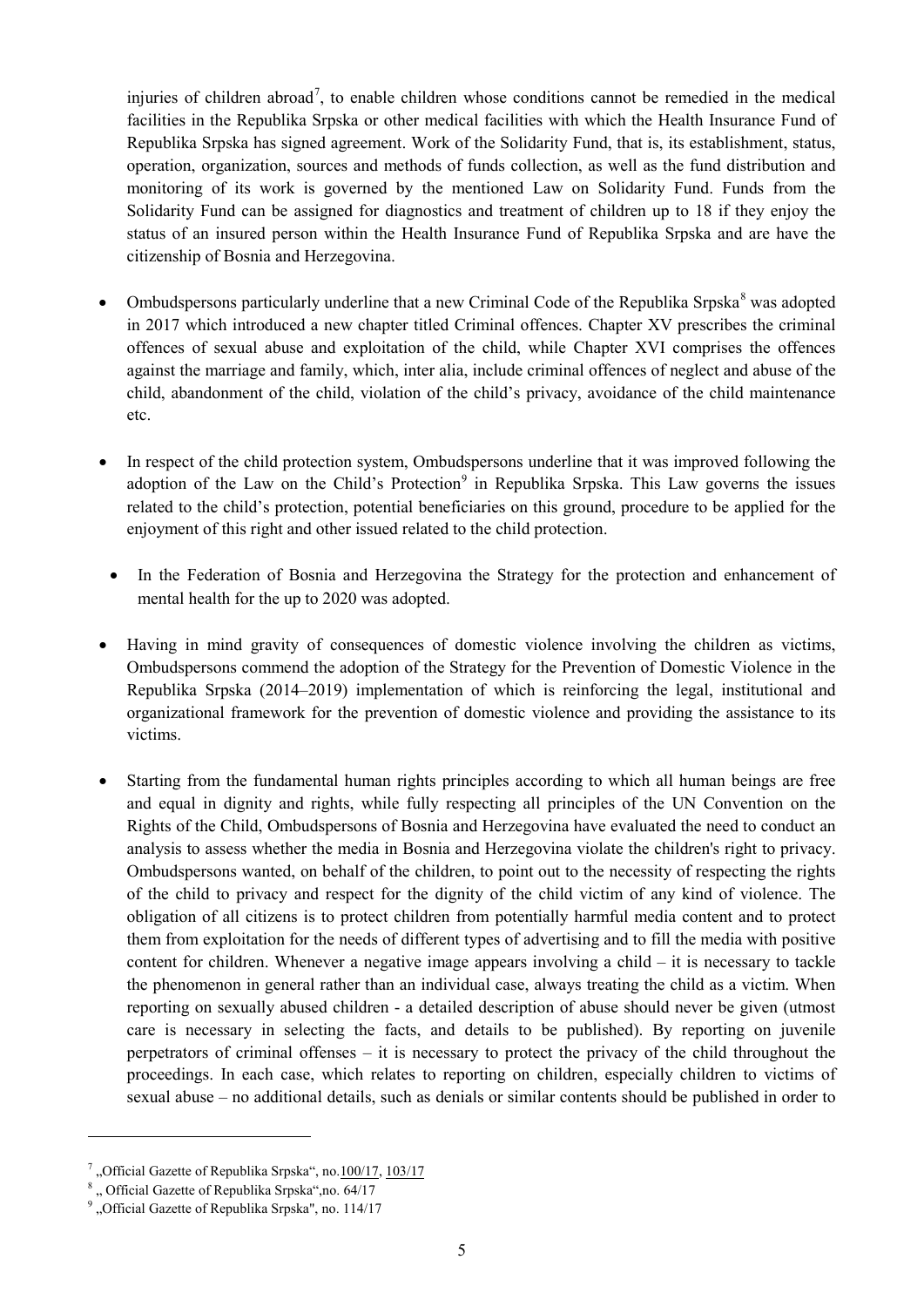avoid inflicting the additional trauma of the child. In 2015 the Ombudsman of Bosnia and Herzegovina was involved in public consultations on amendments the Code of Audiovisual and Radio Media Services by the Communications Regulatory Agency of Bosnia and Herzegovina, as one of the proposed amendments related to reality programs and pseudo reality programs to be broadcasted only in the period between midnight and 6 a.m.

### **IV – MAJOR CONCERNS**

#### **Protection from violence**

In respect of the obligation of the state to take measures to ensure the protection of children from all forms of physical and psychological violence**,** through their annual reports Ombudspersons seek to indicate to the relevant authorities that **clear and explicit ban of corporal punishment of children in all environments** should be introduced in Bosnia and Herzegovina. Despite the fact the Children's Council of BiH, guided by the international standards and relevant documents, as well as the Action Plan for Children for the period  $2015 - 2018$ , sent to the relevant authorities its Initiative for the amendment of the family legislation, as well as the legislation governing the social and child protection, the protection from domestic violence, criminal legislation and legislation in the area of health care in the Federation of BiH, the Republika Srpska and the Brčko District of BiH, as well as the framework law on pre-school and primary education, along with legislation governing the sports in order to introduce the explicit prohibition of corporal punishment of children in all environments, Ombudspersons must state that this area of law has not been governed yet, in particular in the Federation of Bosnia and Herzegovina and Brčko District. In conclusion, although the Family Law prescribes the right to protection from all forms of violence, abuse, harassment and neglect of the children, such a norm is not sufficient to ensure the protection of the child's dignity. It is necessary to take measures for the efficient implementation of these norms.

#### **The right to health care**

- The Ombudsman's survey conducted for the purposes of drafting a special report on health care of children in Bosnia and Herzegovina has **shown that the health care of children in Bosnia and Herzegovina is not at satisfactory level, and that the legislation in this area has not fully harmonized with the UN Convention on the Rights of the Child.** In this regard, Ombudspersons state that the legislation in the field of health care has not been aligned with the UN Convention on the Rights of the Child as it comes to the definition of a child because there is a constant problem in the definition of a child and the problem of the health care of children aged 15 to 18. In BiH the right to health care of the child is conditioned by the status of their parent/guardian or conditioned by regular education of the child. Ombudspersons express their concern about the fact that equal access to and equal opportunities in the field of health care are not ensured for all the children in Bosnia and Herzegovina, with particular emphasis on the fact that no additional measures have been introduced to include children with psycho-physical disabilities and children from marginalized groups such as Roma. Some efforts to create the minimum standards regarding the health care of children in Bosnia and Herzegovina have been taken, but it was not sufficient to make the health care services for children adjusted to the needs of a developed society.
- Ombudspersons emphasize that the right to health care of children under no circumstances can be denied or restricted, including the mandatory regular immunization of children.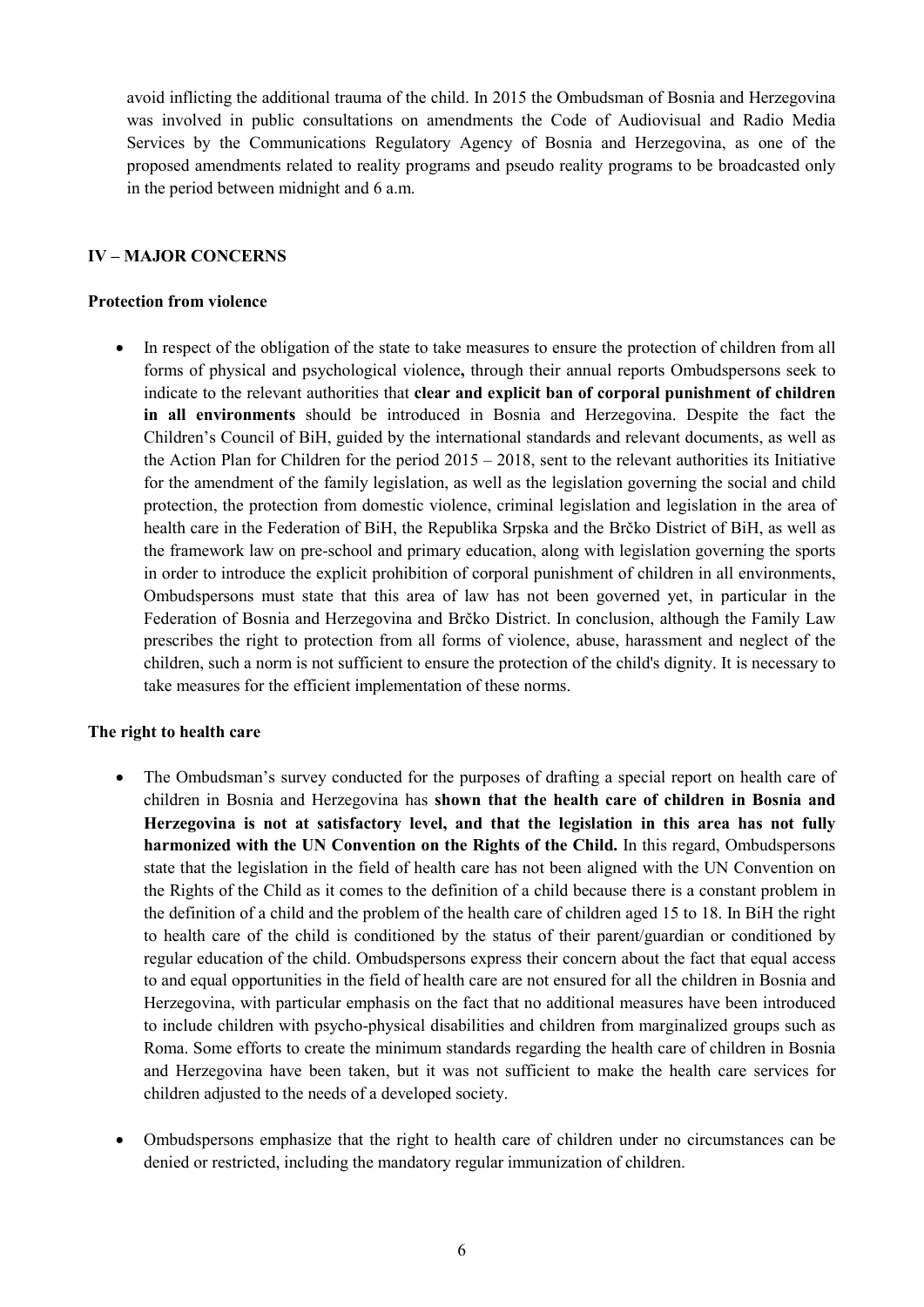### **The right to name and citizenship**

• By adoption of the RS Law on Citizenship<sup>[10](#page-6-0)</sup> created are more favourable circumstances for the acquisition of citizenship for persons without it, as well as the persons with refugee status. Namely, the children born on the territory of Bosnia and Herzegovina from parents who are not its citizens, did not automatically acquired the citizenship irrespective of their parents' status.

### **The right to social protection**

- Ombudspersons think that it is necessary that the competent authorities of the entities and the Brčko District of Bosnia and Herzegovina provide additional funds from their budgets for the programs involving children and that it is necessary to increase allocations from local community budgets for the implementation of the rights in the area of social and child protection, and in this direction advocate for capacity strengthening of the competent social, family and child protection services. **In their reports, Ombudspersons are always paying special attention to the social welfare centers[11.](#page-6-1)** Ombudspersons are aware and remind the relevant instances that the employees in the social welfare centers face numerous professional risks, a wide spectrum of legal responsibilities and powers, while interacting on a daily basis with a large number of different users (mental patients, infectious diseases, persons prone to asocial and aggressive behavior, perpetrators of various criminal offenses, and elderly partners, minors in conflict with the law, etc.)
- Ombudspersons encourage the competent authorities in their local communities to organize awareness raising campaigns for the young couples on family planning, responsible parenting (marital and family counseling centers, etc.) at the same time strengthening the preventive actions of the relevant authorities with the aim of detecting the at risk of loss of the parental care and to strengthen the families in general. The competent bodies of the entities and cantons and the Brčko District of Bosnia and Herzegovina should take additional efforts and measures to ensure that children live in the family environment.

### **Rights of single parents**

**.** 

• In their annual and special reports Ombudspersons constantly indicate to the authorities at all levels to necessity to pay more attention to a category of so-called **single parents (a single-parent families) to enable them to have special legal protection and other types of assistance taking care of the best interest of the child** and to this end (providing assistance to single parents, that is, children) to analyze the situation and make necessary assessments as a preparation for the establishment of the alimony funds. Despite the Ombudsman's lobbying the establishment of the alimony funds has not taken place yet, but it is important to point out that in the Republika Srpska the adoption of the Law on the Alimony Fund is in the final phase and a special task force is formed for this purpose, which saw significant participation of the Ombudsman. Also, it was indicated to the governments of the Republika Srpska and Brčko District to the need of the adoption of the appropriate amendments to the existing family law or social and child protection laws to ensure and enable decision-making of regular first instance courts in proceedings upon the proposal of the

<span id="page-6-0"></span><sup>&</sup>lt;sup>10</sup> Zakon o državljanstvu Republike Srpke, Službeni glasnik Republike Srpske broj 59/14

<span id="page-6-1"></span> $<sup>11</sup>$  Special report of the Ombudsman of Bosnia and Herzegovina . The role of social welfare centers in the protection of the rights of</sup> the child", November 2013.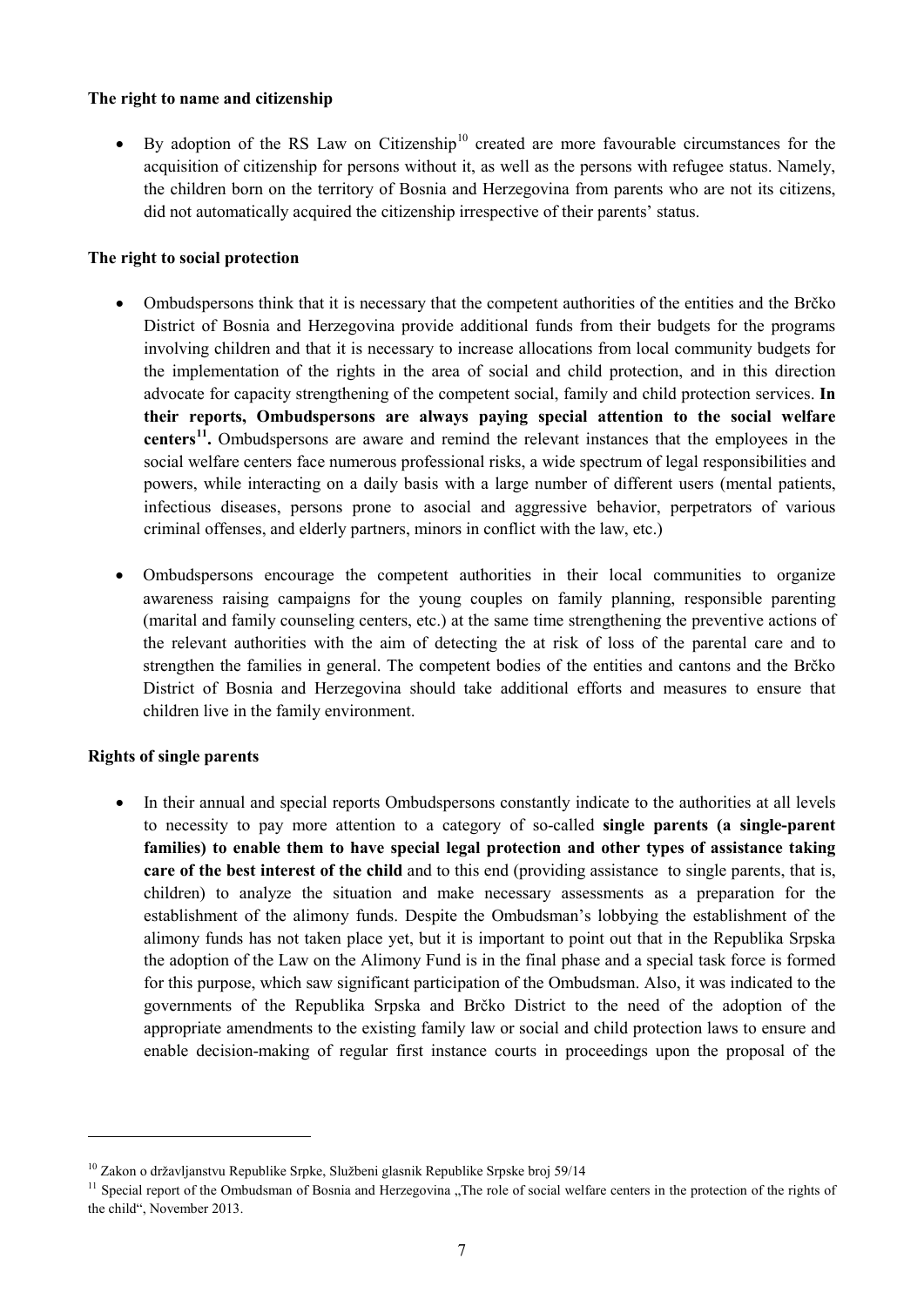parties for maintaining the personal relations of the child with the parent with whom the they do not  $live<sup>12</sup>$ .

## **Education**

• Regarding the situation in educational institutions in Bosnia and Herzegovina, **Ombudspersons can state that material conditions in many schools are bad, and it is necessary to keep working on the modernization of schools in the material and technical sense (equip the cabinets for the subject teaching, upgrade IT equipment, provide new books for the school libraries, etc.), enable adequate realization of physical education (new construction, rehabilitation of existing gyms and play grounds), to provide as many children as possible with free textbooks and organize school transport, and for socially vulnerable categories one meal per day during the school year, to provide for extended residence in schools in all municipalities where this is necessary, and to encourage Roma children to regularly attend compulsory elementary and secondary education.** Furthermore, special attention should be paid to the inclusion of children with special educational needs (remove physical barriers and make schools technically accessible to these children, provide a sufficient number of specialists, teaching assistants and didactic materials, train the teaching staff to work with children with special educational needs; to reduce the prejudices of children and adults about the needs and opportunities of children with developmental difficulties, etc.).

# **V – RECOMMENDATIONS**

- $\triangleright$  Ombudspersons think that relevant authorities at all levels in Bosnia and Herzegovina should put much more efforts in affirmation of the United Nation Convention on the Rights of the Child and insist on its implementation in the domestic legislation. To this end it is necessary to provide continuous sensitizing of the professionals and the general public for actions in line with the Convention and the direct implementation of the international and EU standards in the children protection.
- $\triangleright$  Ombudspersons advocate for equalization of the children rights in Bosnia and Herzegovina and to this end advocate for the establishment of the public fund for the children's protection the Federation of Bosnia and Herzegovina since these funds have already been established in the Republika Srpska and the Brčko District of BiH.
- $\triangleright$  It is necessary that the competent authorities of all levels of government continue to take measures and additional efforts to ensure a greater degree of protection of children's rights to privacy and sanction the behavior and treatment of children at the expense of children.
- $\triangleright$  Additional training of experts involved in decision-making on issues concerning children on implementation of principles of the best interest of the child and additional training on development needs of the child.
- $\triangleright$  In order to ensure implementation of the recommendations issued to Bosnia and Herzegovina by the UN Committee on the Rights of the Child related to the ban on physical punishment of children, in addition to already taken measures that involve the definition of prohibition of all forms of physical

 $\overline{\phantom{a}}$ 

<span id="page-7-0"></span> $12$  In the Federation of Bosnia and Herzegovina the courts decide about it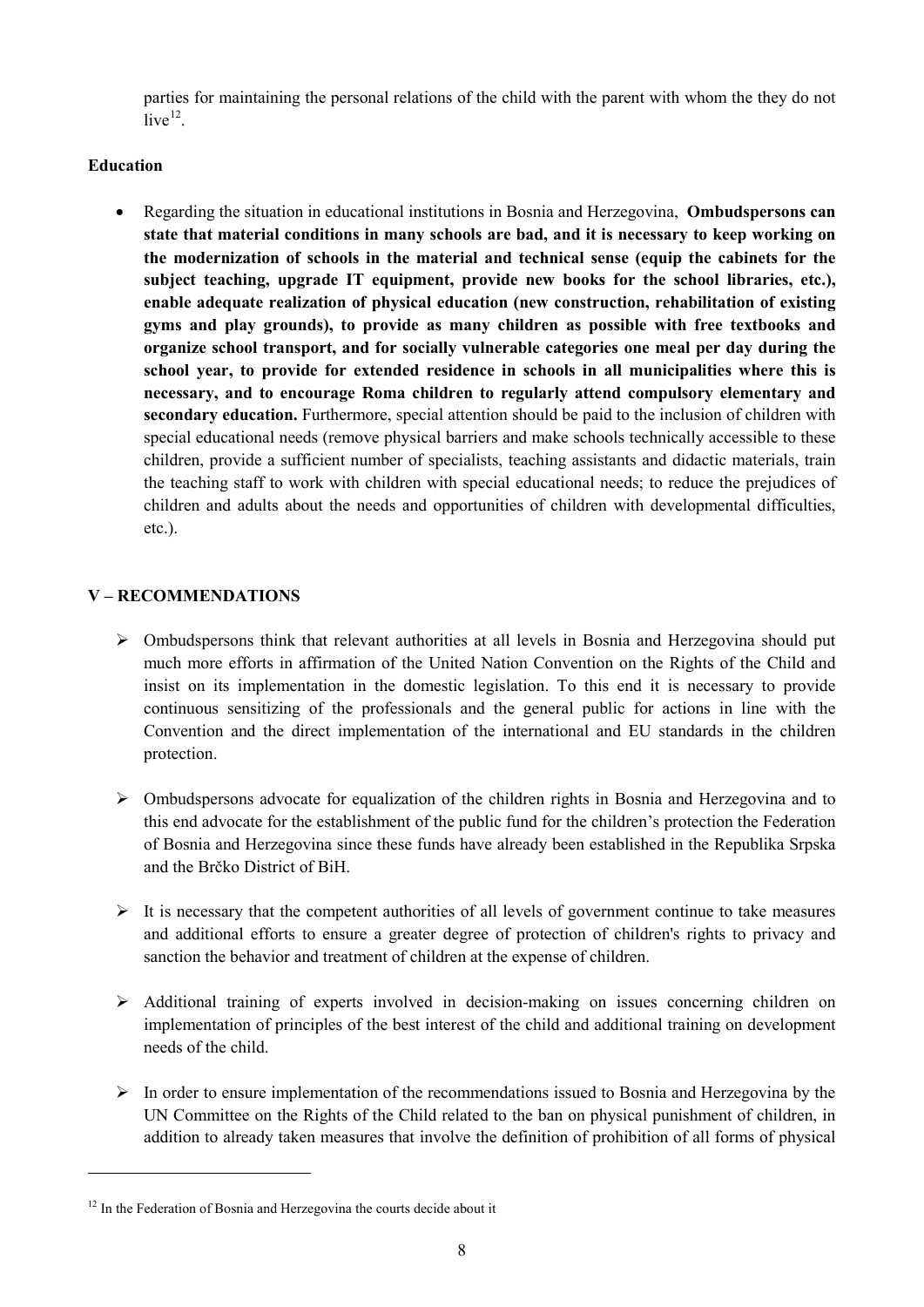or mental violence<sup>[13](#page-8-0)</sup>, it is necessary to make the legislative reform and introduce measures necessary to ensure the system of support to the prohibition of physical punishment as a social policy and include the wider public into the debate for awareness raising on this subject, in particular in the Federation of Bosnia and Herzegovina and the **Brčko District since the Family Law of the Republika Srpska already contains the prohibition of corporal punishment of children.** 

- $\triangleright$  It is necessary to take measures for full harmonization of regulations in the field of health care with the provisions of the UN Convention on the Rights of the Child in order to ensure a single approach to health care for all children in Bosnia and Herzegovina.
- $\triangleright$  For many years now Ombudspersons have advocated for strengthening the capacity of social welfare centers because of their inadequate staffing, poor working conditions, exposure to professional stress and professional burnout, as well as the perception of their professionals by citizens and beneficiaries. In that regard, it would be extremely useful, appreciating, above all, the need to protect human rights, providing the supervision for the experts in the centers as professional support and, wherever possible, specialization of their tasks, along with continuous training of the employees, with the full support of the local community and providing adequate funds for all recognized rights that include monetary payments, but also for many other rights/benefits that do not include any payment and other activities.
- $\triangleright$  Bearing in mind the Ombudsman's earlier recommendations, it is necessary to intensify transformation of institutions for children without parental care and the need to continue to strengthen foster care. Even though in the Republika Srpska, in the course of 2014 certain steps have been taken in that sense in order to govern the foster care, concretely, the Rulebook on Foster Care was adopted which precisely defines all issues governed in the Federation of Bosnia and Herzegovina by the Law on Foster Care, Ombudspersons emphasize the need to put this issue in legal framework in the Republika Srpska as well. In 2015 the Government of the Republika Srpska adopted the Strategy for the Promotion of the Social Protection of Children Without Parental Care 2015-2020. This Strategy covers the areas of preventive protection of children at risk of separation, guardianship, adoption, foster care, institutional care for children without parental care and support for self-reliance.
- $\triangleright$  Ombudspersons think that there is a need to strengthen the efforts to increase the coverage of children by preschool upbringing and education, and initiate, through the responsible ministries preparation of the action plans by local communities to increase the coverage of children by preschool education and upbringing using the existing capacities in rural and suburban areas (adjusted premises in schools and local communities, trained staff), in order to enable children from rural, and suburban areas to exercise their right to pre-school education through some prep-for-school education program if they are not covered by some form of pre-school education and strengthen the educational role school through the creation of necessary prerequisites for the continuous realization of additional programs of preventive, cultural-artistic, scientific-research, sport (and other pedagogical) work with children.
- $\triangleright$  In work with children it is necessary to strengthen measures to encourage reporting of child trafficking cases for the purpose of prosecution and putting the additional efforts to ensure the implementation of the participatory rights of children belonging to the Roma national minority. It is

<span id="page-8-0"></span><sup>&</sup>lt;sup>13</sup> The Government of the Federation of Bosnia and Herzegovina at their  $75<sup>th</sup>$  session held on 11 March 2013 has adopted its Strategy for the Prevention and Combating Domestic Violence (2013-2017), while the Government of Republika Srpska in May 2014 adopted the Strategy for Combating Domestic Violence of Republika Srpska (2014-2019)